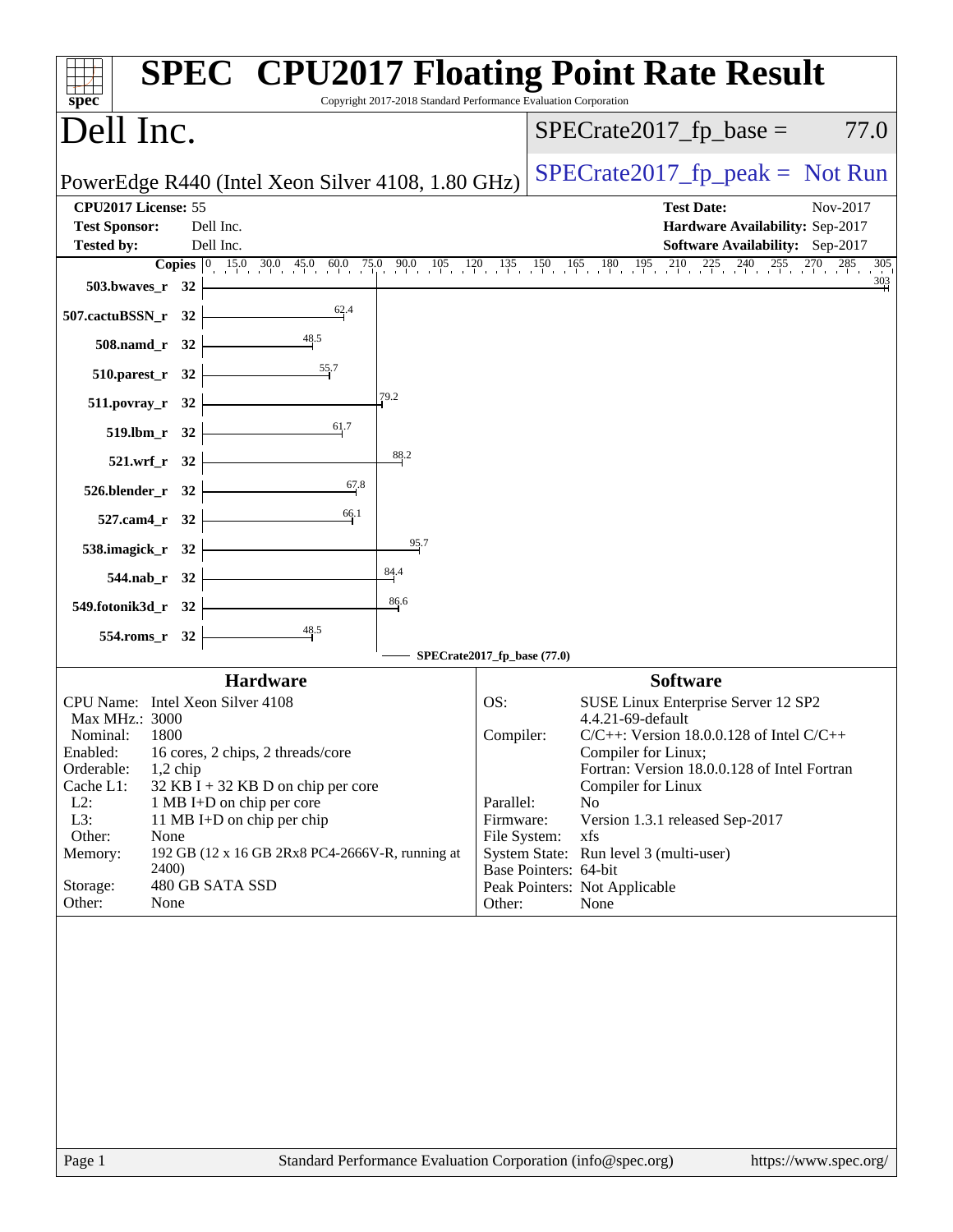| <b>SPEC CPU2017 Floating Point Rate Result</b><br>Copyright 2017-2018 Standard Performance Evaluation Corporation<br>spec |               |                |       |                |       |                |       |                                   |                |                   |                |              |                                 |              |
|---------------------------------------------------------------------------------------------------------------------------|---------------|----------------|-------|----------------|-------|----------------|-------|-----------------------------------|----------------|-------------------|----------------|--------------|---------------------------------|--------------|
|                                                                                                                           | Dell Inc.     |                |       |                |       |                |       | $SPECrate2017_fp\_base =$<br>77.0 |                |                   |                |              |                                 |              |
| $SPECrate2017fr peak = Not Run$<br>PowerEdge R440 (Intel Xeon Silver 4108, 1.80 GHz)                                      |               |                |       |                |       |                |       |                                   |                |                   |                |              |                                 |              |
| CPU2017 License: 55                                                                                                       |               |                |       |                |       |                |       |                                   |                | <b>Test Date:</b> |                |              | Nov-2017                        |              |
| <b>Test Sponsor:</b>                                                                                                      | Dell Inc.     |                |       |                |       |                |       |                                   |                |                   |                |              | Hardware Availability: Sep-2017 |              |
| <b>Tested by:</b>                                                                                                         | Dell Inc.     |                |       |                |       |                |       |                                   |                |                   |                |              | Software Availability: Sep-2017 |              |
| <b>Results Table</b>                                                                                                      |               |                |       |                |       |                |       |                                   |                |                   |                |              |                                 |              |
|                                                                                                                           |               |                |       | <b>Base</b>    |       |                |       |                                   |                |                   | <b>Peak</b>    |              |                                 |              |
| <b>Benchmark</b>                                                                                                          | <b>Copies</b> | <b>Seconds</b> | Ratio | <b>Seconds</b> | Ratio | <b>Seconds</b> | Ratio | <b>Copies</b>                     | <b>Seconds</b> | <b>Ratio</b>      | <b>Seconds</b> | <b>Ratio</b> | <b>Seconds</b>                  | <b>Ratio</b> |
| 503.bwaves r                                                                                                              | 32            | 1059           | 303   | 1059           | 303   | 1065           | 301   |                                   |                |                   |                |              |                                 |              |
| 507.cactuBSSN r                                                                                                           | 32            | 649            | 62.4  | 649            | 62.4  | 651            | 62.3  |                                   |                |                   |                |              |                                 |              |
| 508.namd r                                                                                                                | 32            | 626            | 48.6  | 627            | 48.5  | 627            | 48.5  |                                   |                |                   |                |              |                                 |              |
| 510.parest_r                                                                                                              | 32            | 1494           | 56.0  | 1502           | 55.7  | 1502           | 55.7  |                                   |                |                   |                |              |                                 |              |
| 511.povray_r                                                                                                              | 32            | 944            | 79.2  | 945            | 79.1  | 943            | 79.2  |                                   |                |                   |                |              |                                 |              |
| 519.lbm_r                                                                                                                 | 32            | 546            | 61.7  | 547            | 61.7  | 548            | 61.5  |                                   |                |                   |                |              |                                 |              |
| $521.wrf_r$                                                                                                               | 32            | 812            | 88.2  | 813            | 88.2  | 813            | 88.2  |                                   |                |                   |                |              |                                 |              |
| 526.blender_r                                                                                                             | 32            | 719            | 67.8  | 721            | 67.6  | 719            | 67.8  |                                   |                |                   |                |              |                                 |              |
| 527.cam4_r                                                                                                                | 32            | 847            | 66.0  | 846            | 66.1  | 847            | 66.1  |                                   |                |                   |                |              |                                 |              |
| 538.imagick_r                                                                                                             | 32            | 832            | 95.7  | 832            | 95.7  | 831            | 95.7  |                                   |                |                   |                |              |                                 |              |
| 544.nab_r                                                                                                                 | 32            | 638            | 84.4  | 638            | 84.4  | 637            | 84.5  |                                   |                |                   |                |              |                                 |              |
| 549.fotonik3d r                                                                                                           | 32            | 1440           | 86.6  | 1448           | 86.1  | 1441           | 86.6  |                                   |                |                   |                |              |                                 |              |
| 554.roms_r                                                                                                                | 32            | 1049           | 48.5  | 1054           | 48.2  | 1047           | 48.5  |                                   |                |                   |                |              |                                 |              |
| $SPECrate2017_fp\_base =$                                                                                                 |               |                | 77.0  |                |       |                |       |                                   |                |                   |                |              |                                 |              |
| <b>Not Run</b><br>$SPECrate2017_fp_peak =$                                                                                |               |                |       |                |       |                |       |                                   |                |                   |                |              |                                 |              |
| Results appear in the order in which they were run. Bold underlined text indicates a median measurement.                  |               |                |       |                |       |                |       |                                   |                |                   |                |              |                                 |              |
| <b>Submit Notes</b>                                                                                                       |               |                |       |                |       |                |       |                                   |                |                   |                |              |                                 |              |

 The numactl mechanism was used to bind copies to processors. The config file option 'submit' was used to generate numactl commands to bind each copy to a specific processor. For details, please see the config file.

## **[Operating System Notes](http://www.spec.org/auto/cpu2017/Docs/result-fields.html#OperatingSystemNotes)**

Stack size set to unlimited using "ulimit -s unlimited"

## **[General Notes](http://www.spec.org/auto/cpu2017/Docs/result-fields.html#GeneralNotes)**

Environment variables set by runcpu before the start of the run: LD\_LIBRARY\_PATH = "/root/cpu2017/lib/ia32:/root/cpu2017/lib/intel64:/root/cpu2017/je5.0.1-32:/root/cpu2017/je5.0.1-64"

 Binaries compiled on a system with 1x Intel Core i7-4790 CPU + 32GB RAM memory using Redhat Enterprise Linux 7.4 Transparent Huge Pages enabled by default Prior to runcpu invocation Filesystem page cache synced and cleared with: sync; echo 3> /proc/sys/vm/drop\_caches runcpu command invoked through numactl i.e.: numactl --interleave=all runcpu <etc>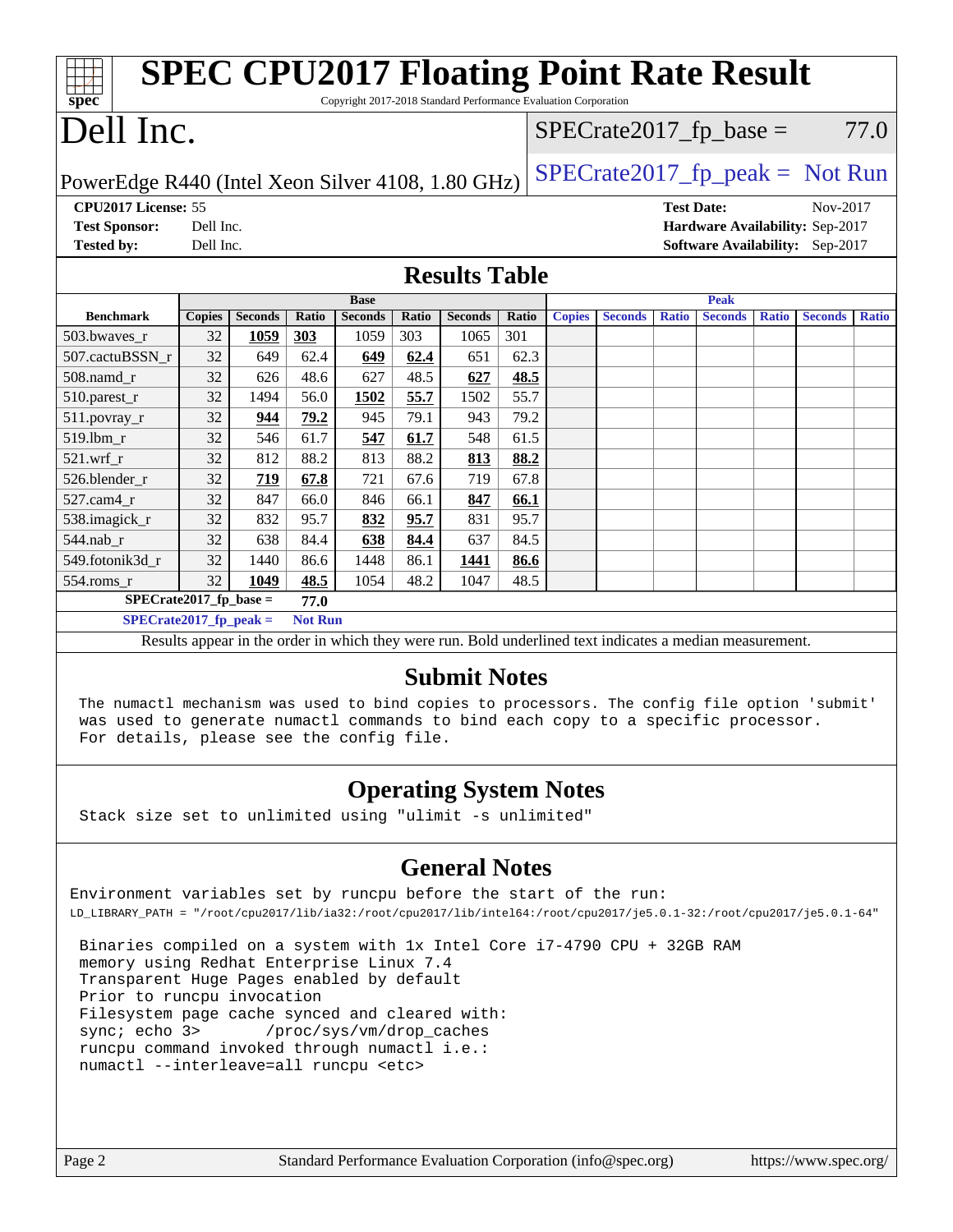| $spec^*$                                                                                                                                                                                                                                                                                                                                                                                                                                                                                                                                                                                                                                                                                                                                                                                                                                                                                                                                                                                                                                                                                                                                                                                                                                                                | Copyright 2017-2018 Standard Performance Evaluation Corporation | <b>SPEC CPU2017 Floating Point Rate Result</b> |                                                                                |
|-------------------------------------------------------------------------------------------------------------------------------------------------------------------------------------------------------------------------------------------------------------------------------------------------------------------------------------------------------------------------------------------------------------------------------------------------------------------------------------------------------------------------------------------------------------------------------------------------------------------------------------------------------------------------------------------------------------------------------------------------------------------------------------------------------------------------------------------------------------------------------------------------------------------------------------------------------------------------------------------------------------------------------------------------------------------------------------------------------------------------------------------------------------------------------------------------------------------------------------------------------------------------|-----------------------------------------------------------------|------------------------------------------------|--------------------------------------------------------------------------------|
| Dell Inc.                                                                                                                                                                                                                                                                                                                                                                                                                                                                                                                                                                                                                                                                                                                                                                                                                                                                                                                                                                                                                                                                                                                                                                                                                                                               |                                                                 | $SPECrate2017fr base =$                        | 77.0                                                                           |
| PowerEdge R440 (Intel Xeon Silver 4108, 1.80 GHz)                                                                                                                                                                                                                                                                                                                                                                                                                                                                                                                                                                                                                                                                                                                                                                                                                                                                                                                                                                                                                                                                                                                                                                                                                       |                                                                 | $SPECrate2017_fp\_peak = Not Run$              |                                                                                |
| CPU2017 License: 55<br><b>Test Sponsor:</b><br>Dell Inc.<br>Dell Inc.<br><b>Tested by:</b>                                                                                                                                                                                                                                                                                                                                                                                                                                                                                                                                                                                                                                                                                                                                                                                                                                                                                                                                                                                                                                                                                                                                                                              |                                                                 | <b>Test Date:</b>                              | Nov-2017<br>Hardware Availability: Sep-2017<br>Software Availability: Sep-2017 |
|                                                                                                                                                                                                                                                                                                                                                                                                                                                                                                                                                                                                                                                                                                                                                                                                                                                                                                                                                                                                                                                                                                                                                                                                                                                                         | <b>Platform Notes</b>                                           |                                                |                                                                                |
| BIOS settings:                                                                                                                                                                                                                                                                                                                                                                                                                                                                                                                                                                                                                                                                                                                                                                                                                                                                                                                                                                                                                                                                                                                                                                                                                                                          |                                                                 |                                                |                                                                                |
| Logical Processor Enabled<br>Virtualization Technology Disabled<br>Sub NUMA Cluster Enabled<br>System Profile set to Custom<br>CPU Performance set to Maximum Performance<br>C1E Disabled<br>C States set to Autonomous<br>Uncore Frequency set to Dynamic<br>Memory Patrol Scrub Disabled<br>Energy Efficiency Policy set to Performance<br>CPU Interconnect Bus Link Power Management Disabled<br>PCI ASPM L1 Link Power Management Disabled<br>Sysinfo program /root/cpu2017/bin/sysinfo<br>Rev: r5797 of 2017-06-14 96c45e4568ad54c135fd618bcc091c0f<br>running on linux-jlsy Fri Nov 3 21:18:01 2017<br>SUT (System Under Test) info as seen by some common utilities.<br>For more information on this section, see<br>https://www.spec.org/cpu2017/Docs/config.html#sysinfo<br>From /proc/cpuinfo<br>model name : Intel(R) Xeon(R) Silver 4108 CPU @ 1.80GHz<br>"physical id"s (chips)<br>2<br>32 "processors"<br>cores, siblings (Caution: counting these is hw and system dependent. The following<br>excerpts from /proc/cpuinfo might not be reliable. Use with caution.)<br>cpu cores : 8<br>siblings : 16<br>physical 0: cores 0 1 2 3 4 5 6 7<br>physical 1: cores 0 1 2 3 4 5 6 7<br>From 1scpu:<br>Architecture:<br>$CPU$ op-mode( $s$ ):<br>Byte Order: | x86 64<br>$32$ -bit, $64$ -bit<br>Little Endian                 |                                                |                                                                                |
| CPU(s):<br>On-line $CPU(s)$ list:<br>Thread(s) per core:<br>Core(s) per socket:                                                                                                                                                                                                                                                                                                                                                                                                                                                                                                                                                                                                                                                                                                                                                                                                                                                                                                                                                                                                                                                                                                                                                                                         | 32<br>$0 - 31$<br>2<br>8                                        |                                                |                                                                                |
| Socket(s):<br>NUMA $node(s):$<br>Vendor ID:<br>CPU family:<br>Model:                                                                                                                                                                                                                                                                                                                                                                                                                                                                                                                                                                                                                                                                                                                                                                                                                                                                                                                                                                                                                                                                                                                                                                                                    | 2<br>$\overline{2}$<br>GenuineIntel<br>6<br>85                  |                                                |                                                                                |
| Model name:<br>Stepping:                                                                                                                                                                                                                                                                                                                                                                                                                                                                                                                                                                                                                                                                                                                                                                                                                                                                                                                                                                                                                                                                                                                                                                                                                                                | 4                                                               | $Intel(R) Xeon(R) Silver 4108 CPU @ 1.80GHz$   |                                                                                |
|                                                                                                                                                                                                                                                                                                                                                                                                                                                                                                                                                                                                                                                                                                                                                                                                                                                                                                                                                                                                                                                                                                                                                                                                                                                                         | (Continued on next page)                                        |                                                |                                                                                |
| Page 3                                                                                                                                                                                                                                                                                                                                                                                                                                                                                                                                                                                                                                                                                                                                                                                                                                                                                                                                                                                                                                                                                                                                                                                                                                                                  | Standard Performance Evaluation Corporation (info@spec.org)     |                                                | https://www.spec.org/                                                          |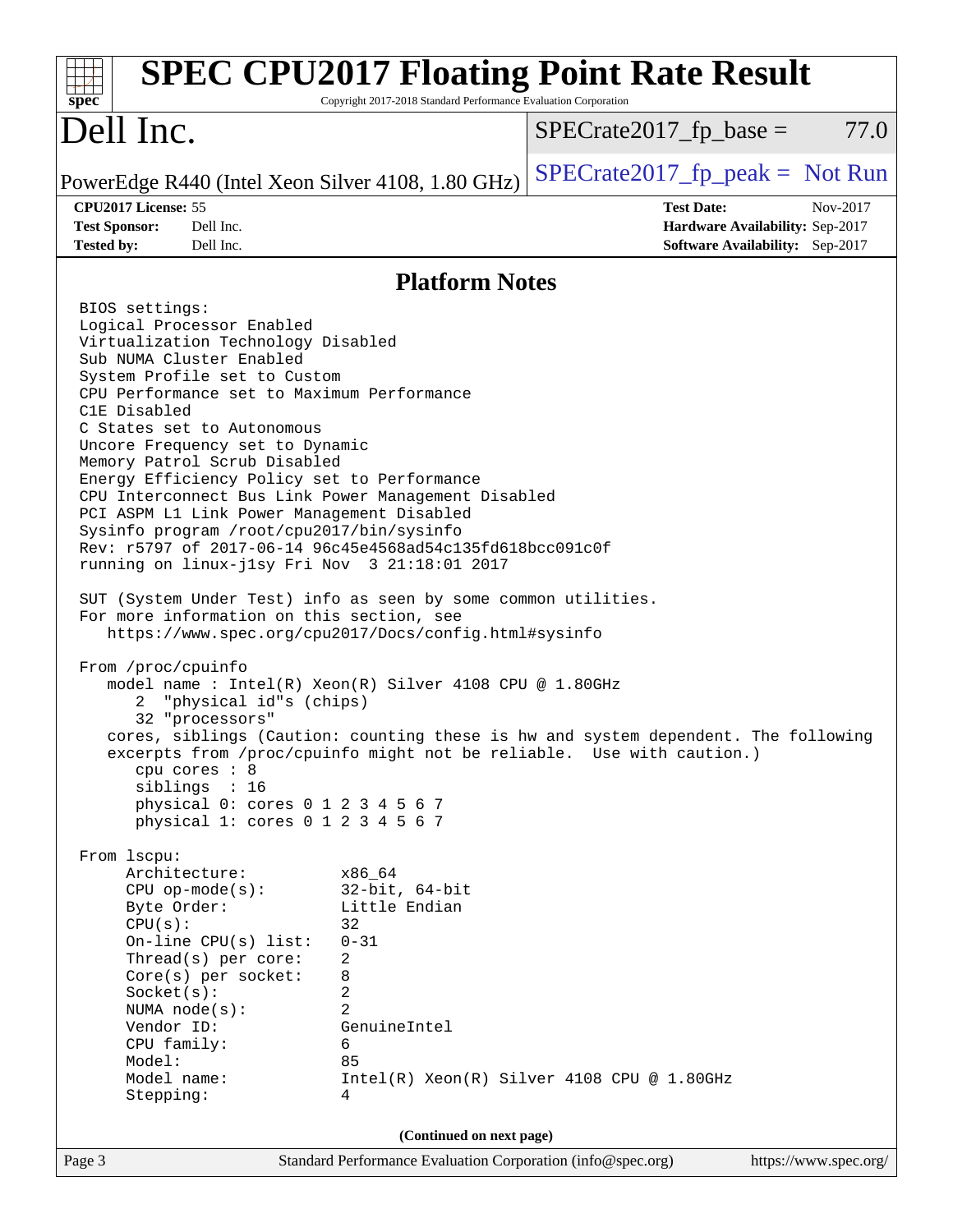| <b>SPEC CPU2017 Floating Point Rate Result</b><br>Copyright 2017-2018 Standard Performance Evaluation Corporation<br>$spec^*$                                                                                                                                                                                                                                                                                                                                                                                                                                                                                                                                                                                                                                                                                                                                                                                                                                                                                                                                                                                                                                                                                                                                                                                                                                                                                                                                                                                                                                                                                                                                                                                                                           |                                                                                                                                                                                         |
|---------------------------------------------------------------------------------------------------------------------------------------------------------------------------------------------------------------------------------------------------------------------------------------------------------------------------------------------------------------------------------------------------------------------------------------------------------------------------------------------------------------------------------------------------------------------------------------------------------------------------------------------------------------------------------------------------------------------------------------------------------------------------------------------------------------------------------------------------------------------------------------------------------------------------------------------------------------------------------------------------------------------------------------------------------------------------------------------------------------------------------------------------------------------------------------------------------------------------------------------------------------------------------------------------------------------------------------------------------------------------------------------------------------------------------------------------------------------------------------------------------------------------------------------------------------------------------------------------------------------------------------------------------------------------------------------------------------------------------------------------------|-----------------------------------------------------------------------------------------------------------------------------------------------------------------------------------------|
| Dell Inc.                                                                                                                                                                                                                                                                                                                                                                                                                                                                                                                                                                                                                                                                                                                                                                                                                                                                                                                                                                                                                                                                                                                                                                                                                                                                                                                                                                                                                                                                                                                                                                                                                                                                                                                                               | $SPECrate2017_fp\_base =$<br>77.0                                                                                                                                                       |
| PowerEdge R440 (Intel Xeon Silver 4108, 1.80 GHz)                                                                                                                                                                                                                                                                                                                                                                                                                                                                                                                                                                                                                                                                                                                                                                                                                                                                                                                                                                                                                                                                                                                                                                                                                                                                                                                                                                                                                                                                                                                                                                                                                                                                                                       | $SPECrate2017_fp\_peak = Not Run$                                                                                                                                                       |
| CPU2017 License: 55<br><b>Test Sponsor:</b><br>Dell Inc.<br><b>Tested by:</b><br>Dell Inc.                                                                                                                                                                                                                                                                                                                                                                                                                                                                                                                                                                                                                                                                                                                                                                                                                                                                                                                                                                                                                                                                                                                                                                                                                                                                                                                                                                                                                                                                                                                                                                                                                                                              | <b>Test Date:</b><br>Nov-2017<br>Hardware Availability: Sep-2017<br><b>Software Availability:</b> Sep-2017                                                                              |
| <b>Platform Notes (Continued)</b>                                                                                                                                                                                                                                                                                                                                                                                                                                                                                                                                                                                                                                                                                                                                                                                                                                                                                                                                                                                                                                                                                                                                                                                                                                                                                                                                                                                                                                                                                                                                                                                                                                                                                                                       |                                                                                                                                                                                         |
| CPU MHz:<br>1795.865<br>3591.73<br>BogoMIPS:<br>Virtualization:<br>$VT - x$<br>L1d cache:<br>32K<br>Lli cache:<br>32K<br>L2 cache:<br>1024K<br>L3 cache:<br>11264K<br>NUMA node0 CPU(s):<br>NUMA $node1$ $CPU(s):$<br>Flaqs:<br>pat pse36 clflush dts acpi mmx fxsr sse sse2 ss ht tm pbe syscall nx pdpelgb rdtscp<br>lm constant_tsc art arch_perfmon pebs bts rep_good nopl xtopology nonstop_tsc<br>aperfmperf eagerfpu pni pclmulqdq dtes64 monitor ds_cpl vmx smx est tm2 ssse3 sdbg<br>fma cx16 xtpr pdcm pcid dca sse4_1 sse4_2 x2apic movbe popcnt tsc_deadline_timer aes<br>xsave avx f16c rdrand lahf_lm abm 3dnowprefetch ida arat epb pln pts dtherm intel_pt<br>tpr_shadow vnmi flexpriority ept vpid fsgsbase tsc_adjust bmil hle avx2 smep bmi2<br>erms invpcid rtm cqm mpx avx512f avx512dq rdseed adx smap clflushopt clwb avx512cd<br>avx512bw avx512vl xsaveopt xsavec xgetbvl cqm_llc cqm_occup_llc<br>/proc/cpuinfo cache data<br>cache size : 11264 KB<br>From numactl --hardware WARNING: a numactl 'node' might or might not correspond to a<br>physical chip.<br>$available: 2 nodes (0-1)$<br>node 0 cpus: 0 2 4 6 8 10 12 14 16 18 20 22 24 26 28 30<br>node 0 size: 95269 MB<br>node 0 free: 94801 MB<br>node 1 cpus: 1 3 5 7 9 11 13 15 17 19 21 23 25 27 29 31<br>node 1 size: 96615 MB<br>node 1 free: 96158 MB<br>node distances:<br>node<br>$\begin{array}{ccc} & 0 & 1 \end{array}$<br>0: 10 21<br>1: 21 10<br>From /proc/meminfo<br>MemTotal:<br>196489992 kB<br>HugePages_Total:<br>0<br>Hugepagesize:<br>2048 kB<br>/usr/bin/lsb_release -d<br>SUSE Linux Enterprise Server 12 SP2<br>From /etc/*release* /etc/*version*<br>SuSE-release:<br>SUSE Linux Enterprise Server 12 (x86_64)<br>(Continued on next page) | 0, 2, 4, 6, 8, 10, 12, 14, 16, 18, 20, 22, 24, 26, 28, 30<br>1, 3, 5, 7, 9, 11, 13, 15, 17, 19, 21, 23, 25, 27, 29, 31<br>fpu vme de pse tsc msr pae mce cx8 apic sep mtrr pge mca cmov |
| Standard Performance Evaluation Corporation (info@spec.org)<br>Page 4                                                                                                                                                                                                                                                                                                                                                                                                                                                                                                                                                                                                                                                                                                                                                                                                                                                                                                                                                                                                                                                                                                                                                                                                                                                                                                                                                                                                                                                                                                                                                                                                                                                                                   | https://www.spec.org/                                                                                                                                                                   |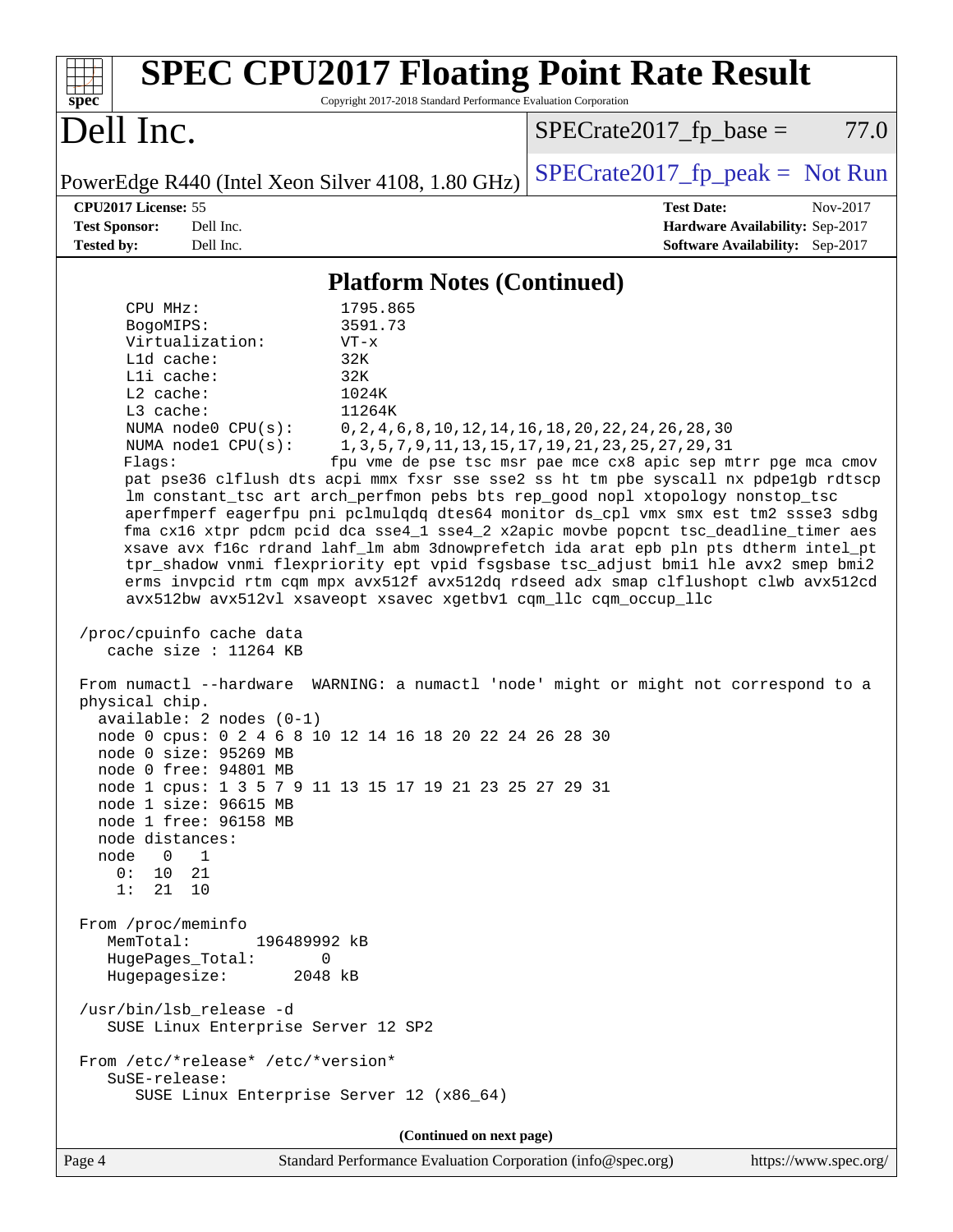| <b>SPEC CPU2017 Floating Point Rate Result</b><br>Copyright 2017-2018 Standard Performance Evaluation Corporation<br>$spec^*$                                                                                                                                                                                                                                                                                                                                                                                                                                                                                                                                                                                                                                                                                                                                                                                                                                                                                                                                                                                                                                                                                                                                          |                                                                                                     |  |  |  |
|------------------------------------------------------------------------------------------------------------------------------------------------------------------------------------------------------------------------------------------------------------------------------------------------------------------------------------------------------------------------------------------------------------------------------------------------------------------------------------------------------------------------------------------------------------------------------------------------------------------------------------------------------------------------------------------------------------------------------------------------------------------------------------------------------------------------------------------------------------------------------------------------------------------------------------------------------------------------------------------------------------------------------------------------------------------------------------------------------------------------------------------------------------------------------------------------------------------------------------------------------------------------|-----------------------------------------------------------------------------------------------------|--|--|--|
| Dell Inc.                                                                                                                                                                                                                                                                                                                                                                                                                                                                                                                                                                                                                                                                                                                                                                                                                                                                                                                                                                                                                                                                                                                                                                                                                                                              | $SPECrate2017_fp\_base =$<br>77.0                                                                   |  |  |  |
| PowerEdge R440 (Intel Xeon Silver 4108, 1.80 GHz)                                                                                                                                                                                                                                                                                                                                                                                                                                                                                                                                                                                                                                                                                                                                                                                                                                                                                                                                                                                                                                                                                                                                                                                                                      | $SPECrate2017_fp\_peak = Not Run$                                                                   |  |  |  |
| CPU2017 License: 55<br><b>Test Sponsor:</b><br>Dell Inc.<br><b>Tested by:</b><br>Dell Inc.                                                                                                                                                                                                                                                                                                                                                                                                                                                                                                                                                                                                                                                                                                                                                                                                                                                                                                                                                                                                                                                                                                                                                                             | <b>Test Date:</b><br>Nov-2017<br>Hardware Availability: Sep-2017<br>Software Availability: Sep-2017 |  |  |  |
| <b>Platform Notes (Continued)</b>                                                                                                                                                                                                                                                                                                                                                                                                                                                                                                                                                                                                                                                                                                                                                                                                                                                                                                                                                                                                                                                                                                                                                                                                                                      |                                                                                                     |  |  |  |
| $VERSION = 12$<br>PATCHLEVEL = 2<br># This file is deprecated and will be removed in a future service pack or release.<br># Please check /etc/os-release for details about this release.<br>os-release:<br>NAME="SLES"<br>VERSION="12-SP2"<br>VERSION ID="12.2"<br>PRETTY_NAME="SUSE Linux Enterprise Server 12 SP2"<br>ID="sles"<br>ANSI COLOR="0;32"<br>CPE_NAME="cpe:/o:suse:sles:12:sp2"<br>uname $-a$ :<br>Linux linux-j1sy 4.4.21-69-default #1 SMP Tue Oct 25 10:58:20 UTC 2016 (9464f67)<br>x86_64 x86_64 x86_64 GNU/Linux<br>run-level 3 Nov 3 14:55<br>SPEC is set to: /root/cpu2017<br>Filesystem<br>Type<br>Size Used Avail Use% Mounted on<br>/dev/sda2<br>xfs<br>371G<br>30G 342G<br>$8\frac{6}{6}$ /<br>Additional information from dmidecode follows. WARNING: Use caution when you interpret<br>this section. The 'dmidecode' program reads system data which is "intended to allow<br>hardware to be accurately determined", but the intent may not be met, as there are<br>frequent changes to hardware, firmware, and the "DMTF SMBIOS" standard.<br>BIOS Dell Inc. 1.3.0 10/18/2017<br>Memory:<br>12x 00AD063200AD HMA82GR7AFR8N-VK 16 GB 2 rank 2666, configured at 2400<br>4x Not Specified Not Specified<br>(End of data from sysinfo program) |                                                                                                     |  |  |  |
| <b>Compiler Version Notes</b>                                                                                                                                                                                                                                                                                                                                                                                                                                                                                                                                                                                                                                                                                                                                                                                                                                                                                                                                                                                                                                                                                                                                                                                                                                          |                                                                                                     |  |  |  |
| $CC$ 519.1bm_ $r$ (base) 538.imagick_ $r$ (base) 544.nab_ $r$ (base)                                                                                                                                                                                                                                                                                                                                                                                                                                                                                                                                                                                                                                                                                                                                                                                                                                                                                                                                                                                                                                                                                                                                                                                                   | ========================                                                                            |  |  |  |
| icc (ICC) 18.0.0 20170811<br>Copyright (C) 1985-2017 Intel Corporation. All rights reserved.                                                                                                                                                                                                                                                                                                                                                                                                                                                                                                                                                                                                                                                                                                                                                                                                                                                                                                                                                                                                                                                                                                                                                                           |                                                                                                     |  |  |  |
| CXXC 508.namd_r(base) 510.parest_r(base)                                                                                                                                                                                                                                                                                                                                                                                                                                                                                                                                                                                                                                                                                                                                                                                                                                                                                                                                                                                                                                                                                                                                                                                                                               |                                                                                                     |  |  |  |
| (Continued on next page)                                                                                                                                                                                                                                                                                                                                                                                                                                                                                                                                                                                                                                                                                                                                                                                                                                                                                                                                                                                                                                                                                                                                                                                                                                               |                                                                                                     |  |  |  |
| Page 5<br>Standard Performance Evaluation Corporation (info@spec.org)                                                                                                                                                                                                                                                                                                                                                                                                                                                                                                                                                                                                                                                                                                                                                                                                                                                                                                                                                                                                                                                                                                                                                                                                  | https://www.spec.org/                                                                               |  |  |  |
|                                                                                                                                                                                                                                                                                                                                                                                                                                                                                                                                                                                                                                                                                                                                                                                                                                                                                                                                                                                                                                                                                                                                                                                                                                                                        |                                                                                                     |  |  |  |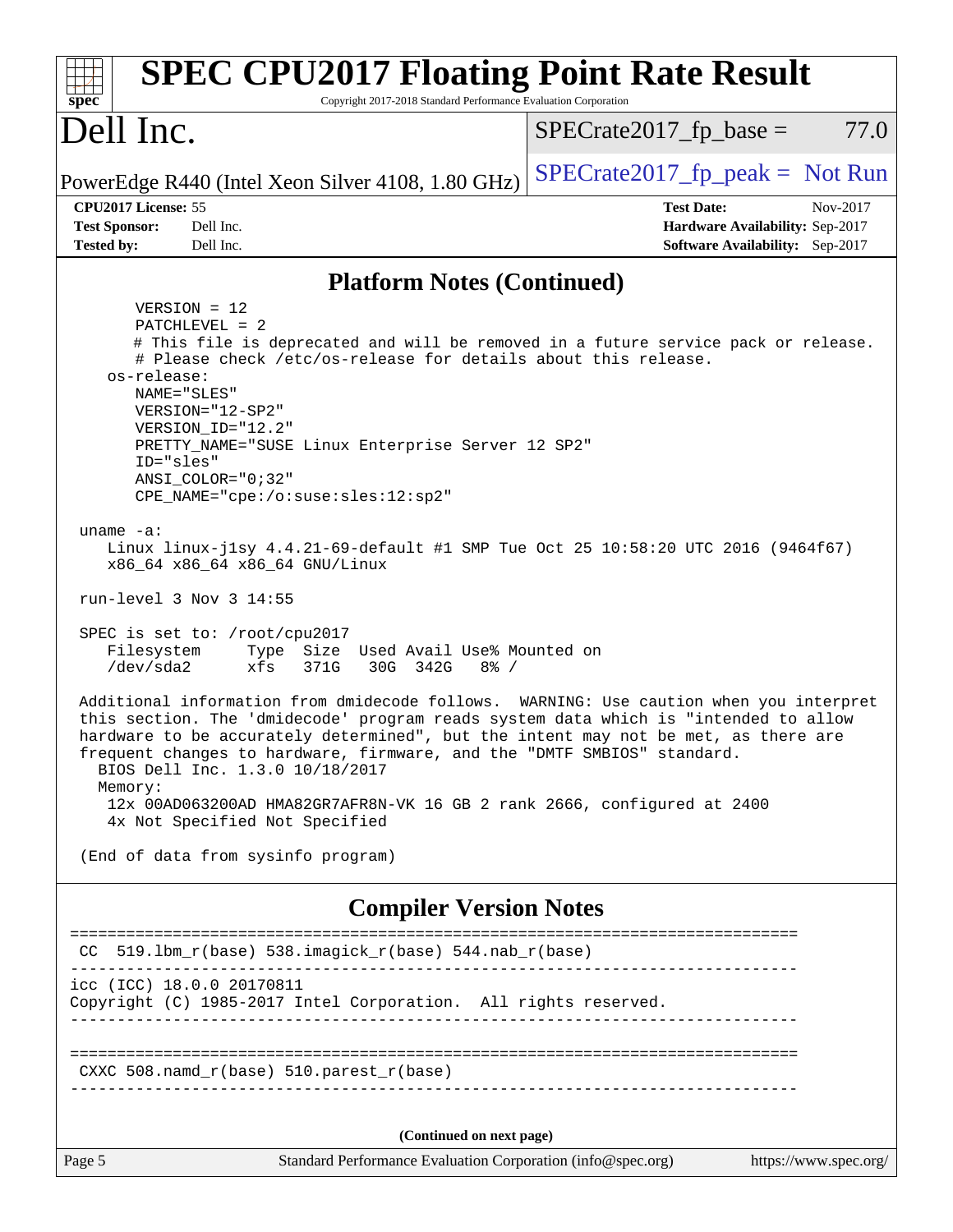| <b>SPEC CPU2017 Floating Point Rate Result</b><br>Copyright 2017-2018 Standard Performance Evaluation Corporation<br>$spec^*$                                       |                                                                                                            |
|---------------------------------------------------------------------------------------------------------------------------------------------------------------------|------------------------------------------------------------------------------------------------------------|
| Dell Inc.                                                                                                                                                           | $SPECrate2017fr base =$<br>77.0                                                                            |
| PowerEdge R440 (Intel Xeon Silver 4108, 1.80 GHz)                                                                                                                   | $SPECrate2017fr peak = Not Run$                                                                            |
| CPU2017 License: 55<br><b>Test Sponsor:</b><br>Dell Inc.<br><b>Tested by:</b><br>Dell Inc.                                                                          | <b>Test Date:</b><br>Nov-2017<br>Hardware Availability: Sep-2017<br><b>Software Availability:</b> Sep-2017 |
| <b>Compiler Version Notes (Continued)</b>                                                                                                                           |                                                                                                            |
| icpc (ICC) 18.0.0 20170811<br>Copyright (C) 1985-2017 Intel Corporation. All rights reserved.                                                                       |                                                                                                            |
| 511.povray_r(base) 526.blender_r(base)<br>CC.                                                                                                                       |                                                                                                            |
| icpc (ICC) 18.0.0 20170811<br>Copyright (C) 1985-2017 Intel Corporation. All rights reserved.<br>icc (ICC) 18.0.0 20170811                                          |                                                                                                            |
| Copyright (C) 1985-2017 Intel Corporation. All rights reserved.                                                                                                     |                                                                                                            |
| FC 507.cactuBSSN_r(base)                                                                                                                                            |                                                                                                            |
| icpc (ICC) 18.0.0 20170811<br>Copyright (C) 1985-2017 Intel Corporation. All rights reserved.<br>icc (ICC) 18.0.0 20170811                                          |                                                                                                            |
| Copyright (C) 1985-2017 Intel Corporation. All rights reserved.<br>ifort (IFORT) 18.0.0 20170811<br>Copyright (C) 1985-2017 Intel Corporation. All rights reserved. |                                                                                                            |
| FC 503.bwaves_r(base) 549.fotonik3d_r(base) 554.roms_r(base)                                                                                                        |                                                                                                            |
| ifort (IFORT) 18.0.0 20170811<br>Copyright (C) 1985-2017 Intel Corporation. All rights reserved.                                                                    |                                                                                                            |
| $CC$ 521.wrf_r(base) 527.cam4_r(base)                                                                                                                               |                                                                                                            |
| ifort (IFORT) 18.0.0 20170811<br>Copyright (C) 1985-2017 Intel Corporation. All rights reserved.<br>icc (ICC) 18.0.0 20170811                                       |                                                                                                            |
| Copyright (C) 1985-2017 Intel Corporation. All rights reserved.                                                                                                     |                                                                                                            |
| <b>Base Compiler Invocation</b><br>C benchmarks:<br>icc                                                                                                             |                                                                                                            |
| (Continued on next page)                                                                                                                                            |                                                                                                            |
| Standard Performance Evaluation Corporation (info@spec.org)<br>Page 6                                                                                               | https://www.spec.org/                                                                                      |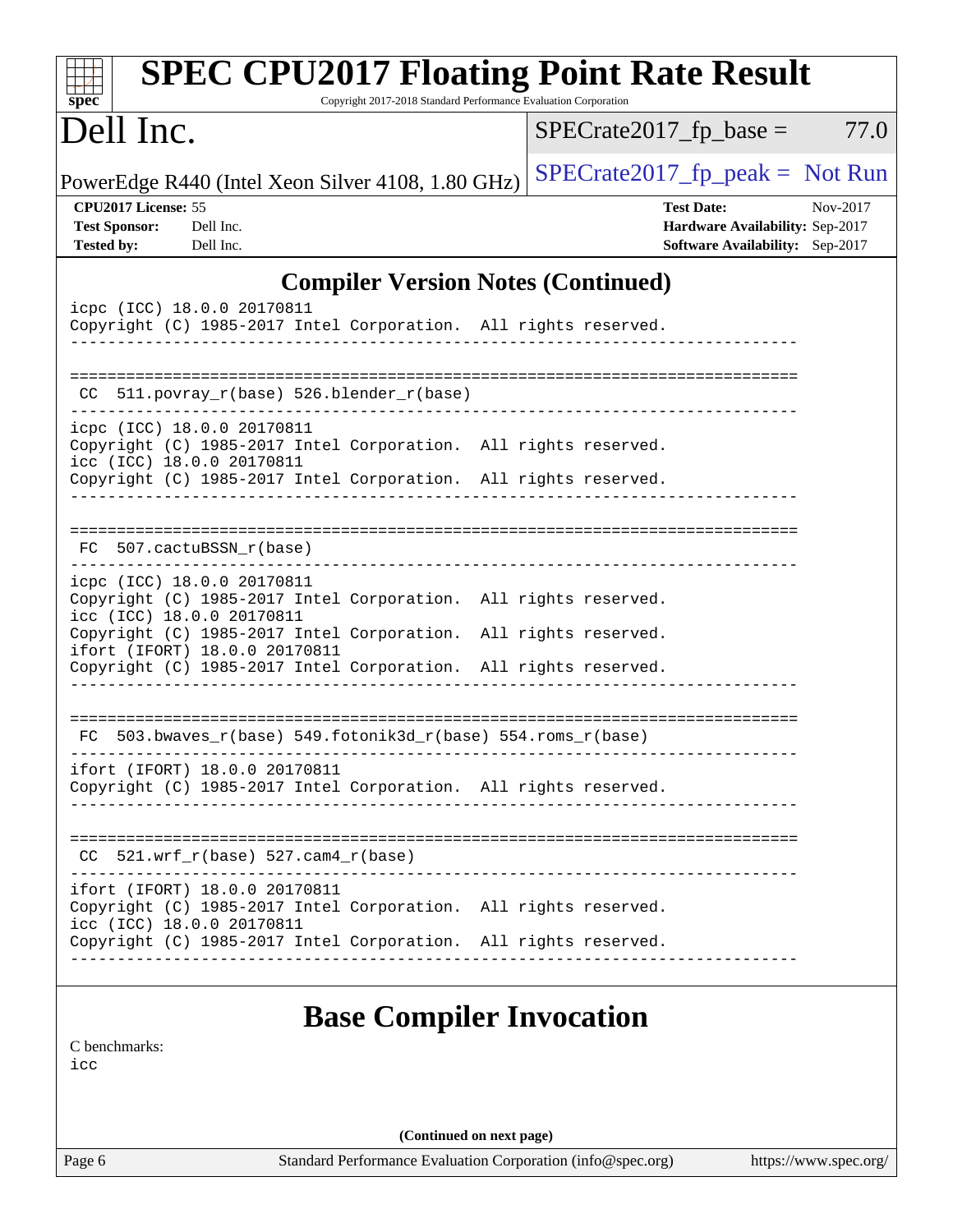| <b>SPEC CPU2017 Floating Point Rate Result</b>                                                                                                                   |                                        |  |  |  |  |
|------------------------------------------------------------------------------------------------------------------------------------------------------------------|----------------------------------------|--|--|--|--|
| $spec^*$<br>Copyright 2017-2018 Standard Performance Evaluation Corporation                                                                                      |                                        |  |  |  |  |
| Dell Inc.                                                                                                                                                        | $SPECrate2017_fp\_base =$<br>77.0      |  |  |  |  |
| PowerEdge R440 (Intel Xeon Silver 4108, 1.80 GHz)                                                                                                                | $SPECTate2017_fp\_peak = Not Run$      |  |  |  |  |
| CPU2017 License: 55                                                                                                                                              | <b>Test Date:</b><br>Nov-2017          |  |  |  |  |
| Dell Inc.<br><b>Test Sponsor:</b>                                                                                                                                | Hardware Availability: Sep-2017        |  |  |  |  |
| <b>Tested by:</b><br>Dell Inc.                                                                                                                                   | <b>Software Availability:</b> Sep-2017 |  |  |  |  |
| <b>Base Compiler Invocation (Continued)</b><br>$C_{++}$ benchmarks:<br>icpc<br>Fortran benchmarks:<br>ifort<br>Benchmarks using both Fortran and C:<br>ifort icc |                                        |  |  |  |  |
| Benchmarks using both C and C++:<br>icpc icc                                                                                                                     |                                        |  |  |  |  |
| Benchmarks using Fortran, C, and C++:<br>icpc icc ifort                                                                                                          |                                        |  |  |  |  |
| <b>Base Portability Flags</b>                                                                                                                                    |                                        |  |  |  |  |
| 503.bwaves_r: -DSPEC_LP64                                                                                                                                        |                                        |  |  |  |  |

 507.cactuBSSN\_r: [-DSPEC\\_LP64](http://www.spec.org/cpu2017/results/res2017q4/cpu2017-20171127-00940.flags.html#suite_basePORTABILITY507_cactuBSSN_r_DSPEC_LP64) 508.namd\_r: [-DSPEC\\_LP64](http://www.spec.org/cpu2017/results/res2017q4/cpu2017-20171127-00940.flags.html#suite_basePORTABILITY508_namd_r_DSPEC_LP64) 510.parest\_r: [-DSPEC\\_LP64](http://www.spec.org/cpu2017/results/res2017q4/cpu2017-20171127-00940.flags.html#suite_basePORTABILITY510_parest_r_DSPEC_LP64) 511.povray\_r: [-DSPEC\\_LP64](http://www.spec.org/cpu2017/results/res2017q4/cpu2017-20171127-00940.flags.html#suite_basePORTABILITY511_povray_r_DSPEC_LP64) 519.lbm\_r: [-DSPEC\\_LP64](http://www.spec.org/cpu2017/results/res2017q4/cpu2017-20171127-00940.flags.html#suite_basePORTABILITY519_lbm_r_DSPEC_LP64) 521.wrf\_r: [-DSPEC\\_LP64](http://www.spec.org/cpu2017/results/res2017q4/cpu2017-20171127-00940.flags.html#suite_basePORTABILITY521_wrf_r_DSPEC_LP64) [-DSPEC\\_CASE\\_FLAG](http://www.spec.org/cpu2017/results/res2017q4/cpu2017-20171127-00940.flags.html#b521.wrf_r_baseCPORTABILITY_DSPEC_CASE_FLAG) [-convert big\\_endian](http://www.spec.org/cpu2017/results/res2017q4/cpu2017-20171127-00940.flags.html#user_baseFPORTABILITY521_wrf_r_convert_big_endian_c3194028bc08c63ac5d04de18c48ce6d347e4e562e8892b8bdbdc0214820426deb8554edfa529a3fb25a586e65a3d812c835984020483e7e73212c4d31a38223) 526.blender\_r: [-DSPEC\\_LP64](http://www.spec.org/cpu2017/results/res2017q4/cpu2017-20171127-00940.flags.html#suite_basePORTABILITY526_blender_r_DSPEC_LP64) [-DSPEC\\_LINUX](http://www.spec.org/cpu2017/results/res2017q4/cpu2017-20171127-00940.flags.html#b526.blender_r_baseCPORTABILITY_DSPEC_LINUX) [-funsigned-char](http://www.spec.org/cpu2017/results/res2017q4/cpu2017-20171127-00940.flags.html#user_baseCPORTABILITY526_blender_r_force_uchar_40c60f00ab013830e2dd6774aeded3ff59883ba5a1fc5fc14077f794d777847726e2a5858cbc7672e36e1b067e7e5c1d9a74f7176df07886a243d7cc18edfe67) 527.cam4\_r: [-DSPEC\\_LP64](http://www.spec.org/cpu2017/results/res2017q4/cpu2017-20171127-00940.flags.html#suite_basePORTABILITY527_cam4_r_DSPEC_LP64) [-DSPEC\\_CASE\\_FLAG](http://www.spec.org/cpu2017/results/res2017q4/cpu2017-20171127-00940.flags.html#b527.cam4_r_baseCPORTABILITY_DSPEC_CASE_FLAG) 538.imagick\_r: [-DSPEC\\_LP64](http://www.spec.org/cpu2017/results/res2017q4/cpu2017-20171127-00940.flags.html#suite_basePORTABILITY538_imagick_r_DSPEC_LP64) 544.nab\_r: [-DSPEC\\_LP64](http://www.spec.org/cpu2017/results/res2017q4/cpu2017-20171127-00940.flags.html#suite_basePORTABILITY544_nab_r_DSPEC_LP64) 549.fotonik3d\_r: [-DSPEC\\_LP64](http://www.spec.org/cpu2017/results/res2017q4/cpu2017-20171127-00940.flags.html#suite_basePORTABILITY549_fotonik3d_r_DSPEC_LP64) 554.roms\_r: [-DSPEC\\_LP64](http://www.spec.org/cpu2017/results/res2017q4/cpu2017-20171127-00940.flags.html#suite_basePORTABILITY554_roms_r_DSPEC_LP64)

## **[Base Optimization Flags](http://www.spec.org/auto/cpu2017/Docs/result-fields.html#BaseOptimizationFlags)**

[C benchmarks](http://www.spec.org/auto/cpu2017/Docs/result-fields.html#Cbenchmarks):

[-xCORE-AVX2](http://www.spec.org/cpu2017/results/res2017q4/cpu2017-20171127-00940.flags.html#user_CCbase_f-xCORE-AVX2) [-ipo](http://www.spec.org/cpu2017/results/res2017q4/cpu2017-20171127-00940.flags.html#user_CCbase_f-ipo) [-O3](http://www.spec.org/cpu2017/results/res2017q4/cpu2017-20171127-00940.flags.html#user_CCbase_f-O3) [-no-prec-div](http://www.spec.org/cpu2017/results/res2017q4/cpu2017-20171127-00940.flags.html#user_CCbase_f-no-prec-div) [-qopt-prefetch](http://www.spec.org/cpu2017/results/res2017q4/cpu2017-20171127-00940.flags.html#user_CCbase_f-qopt-prefetch) [-ffinite-math-only](http://www.spec.org/cpu2017/results/res2017q4/cpu2017-20171127-00940.flags.html#user_CCbase_f_finite_math_only_cb91587bd2077682c4b38af759c288ed7c732db004271a9512da14a4f8007909a5f1427ecbf1a0fb78ff2a814402c6114ac565ca162485bbcae155b5e4258871) [-qopt-mem-layout-trans=3](http://www.spec.org/cpu2017/results/res2017q4/cpu2017-20171127-00940.flags.html#user_CCbase_f-qopt-mem-layout-trans_de80db37974c74b1f0e20d883f0b675c88c3b01e9d123adea9b28688d64333345fb62bc4a798493513fdb68f60282f9a726aa07f478b2f7113531aecce732043)

[C++ benchmarks:](http://www.spec.org/auto/cpu2017/Docs/result-fields.html#CXXbenchmarks) [-xCORE-AVX2](http://www.spec.org/cpu2017/results/res2017q4/cpu2017-20171127-00940.flags.html#user_CXXbase_f-xCORE-AVX2) [-ipo](http://www.spec.org/cpu2017/results/res2017q4/cpu2017-20171127-00940.flags.html#user_CXXbase_f-ipo) [-O3](http://www.spec.org/cpu2017/results/res2017q4/cpu2017-20171127-00940.flags.html#user_CXXbase_f-O3) [-no-prec-div](http://www.spec.org/cpu2017/results/res2017q4/cpu2017-20171127-00940.flags.html#user_CXXbase_f-no-prec-div) [-qopt-prefetch](http://www.spec.org/cpu2017/results/res2017q4/cpu2017-20171127-00940.flags.html#user_CXXbase_f-qopt-prefetch) [-ffinite-math-only](http://www.spec.org/cpu2017/results/res2017q4/cpu2017-20171127-00940.flags.html#user_CXXbase_f_finite_math_only_cb91587bd2077682c4b38af759c288ed7c732db004271a9512da14a4f8007909a5f1427ecbf1a0fb78ff2a814402c6114ac565ca162485bbcae155b5e4258871) [-qopt-mem-layout-trans=3](http://www.spec.org/cpu2017/results/res2017q4/cpu2017-20171127-00940.flags.html#user_CXXbase_f-qopt-mem-layout-trans_de80db37974c74b1f0e20d883f0b675c88c3b01e9d123adea9b28688d64333345fb62bc4a798493513fdb68f60282f9a726aa07f478b2f7113531aecce732043)

**(Continued on next page)**

Page 7 Standard Performance Evaluation Corporation [\(info@spec.org\)](mailto:info@spec.org) <https://www.spec.org/>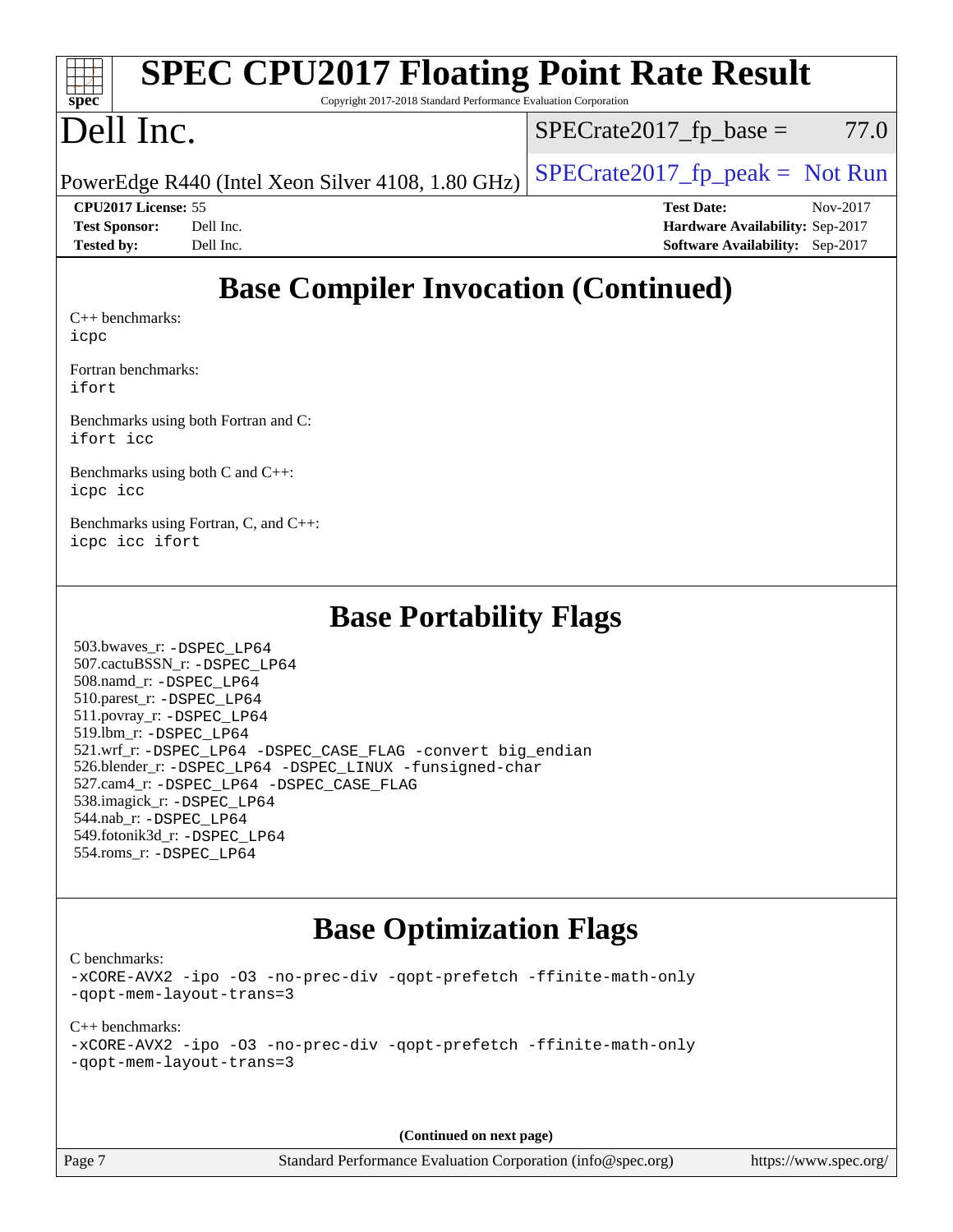| <b>SPEC CPU2017 Floating Point Rate Result</b><br>Copyright 2017-2018 Standard Performance Evaluation Corporation<br>spec <sup>®</sup>                                                                                                                                                                                                                                                                                                                                                                                                                                                                                                                                                |                                                                                                            |
|---------------------------------------------------------------------------------------------------------------------------------------------------------------------------------------------------------------------------------------------------------------------------------------------------------------------------------------------------------------------------------------------------------------------------------------------------------------------------------------------------------------------------------------------------------------------------------------------------------------------------------------------------------------------------------------|------------------------------------------------------------------------------------------------------------|
| Dell Inc.                                                                                                                                                                                                                                                                                                                                                                                                                                                                                                                                                                                                                                                                             | 77.0<br>$SPECrate2017fp base =$                                                                            |
| PowerEdge R440 (Intel Xeon Silver 4108, 1.80 GHz)                                                                                                                                                                                                                                                                                                                                                                                                                                                                                                                                                                                                                                     | $SPECrate2017__fp__peak = Not Run$                                                                         |
| CPU2017 License: 55<br><b>Test Sponsor:</b><br>Dell Inc.<br>Dell Inc.<br><b>Tested by:</b>                                                                                                                                                                                                                                                                                                                                                                                                                                                                                                                                                                                            | <b>Test Date:</b><br>Nov-2017<br>Hardware Availability: Sep-2017<br><b>Software Availability:</b> Sep-2017 |
| <b>Base Optimization Flags (Continued)</b>                                                                                                                                                                                                                                                                                                                                                                                                                                                                                                                                                                                                                                            |                                                                                                            |
| Fortran benchmarks:<br>-xCORE-AVX2 -ipo -03 -no-prec-div -qopt-prefetch -ffinite-math-only<br>-qopt-mem-layout-trans=3 -nostandard-realloc-lhs -align array32byte<br>Benchmarks using both Fortran and C:<br>-xCORE-AVX2 -ipo -03 -no-prec-div -qopt-prefetch -ffinite-math-only<br>-qopt-mem-layout-trans=3 -nostandard-realloc-lhs -align array32byte<br>Benchmarks using both C and C++:<br>-xCORE-AVX2 -ipo -03 -no-prec-div -qopt-prefetch -ffinite-math-only<br>-qopt-mem-layout-trans=3<br>Benchmarks using Fortran, C, and C++:<br>-xCORE-AVX2 -ipo -03 -no-prec-div -qopt-prefetch -ffinite-math-only<br>-qopt-mem-layout-trans=3 -nostandard-realloc-lhs -align array32byte |                                                                                                            |
| <b>Base Other Flags</b><br>C benchmarks:<br>$-m64 - std= c11$                                                                                                                                                                                                                                                                                                                                                                                                                                                                                                                                                                                                                         |                                                                                                            |
| $C++$ benchmarks:<br>$-m64$                                                                                                                                                                                                                                                                                                                                                                                                                                                                                                                                                                                                                                                           |                                                                                                            |
| Fortran benchmarks:<br>$-m64$                                                                                                                                                                                                                                                                                                                                                                                                                                                                                                                                                                                                                                                         |                                                                                                            |
| Benchmarks using both Fortran and C:<br>$-m64 - std = c11$                                                                                                                                                                                                                                                                                                                                                                                                                                                                                                                                                                                                                            |                                                                                                            |
| Benchmarks using both C and C++:<br>$-m64 - std= c11$                                                                                                                                                                                                                                                                                                                                                                                                                                                                                                                                                                                                                                 |                                                                                                            |
| Benchmarks using Fortran, C, and C++:<br>$-m64 - std= c11$                                                                                                                                                                                                                                                                                                                                                                                                                                                                                                                                                                                                                            |                                                                                                            |
| The flags files that were used to format this result can be browsed at<br>http://www.spec.org/cpu2017/flags/Intel-ic18.0-official-linux64.2017-10-19.html<br>http://www.spec.org/cpu2017/flags/Dell-Platform-Flags-PowerEdge14G-revC.html                                                                                                                                                                                                                                                                                                                                                                                                                                             |                                                                                                            |
| You can also download the XML flags sources by saving the following links:<br>http://www.spec.org/cpu2017/flags/Intel-ic18.0-official-linux64.2017-10-19.xml<br>http://www.spec.org/cpu2017/flags/Dell-Platform-Flags-PowerEdge14G-revC.xml                                                                                                                                                                                                                                                                                                                                                                                                                                           |                                                                                                            |

Page 8 Standard Performance Evaluation Corporation [\(info@spec.org\)](mailto:info@spec.org) <https://www.spec.org/>